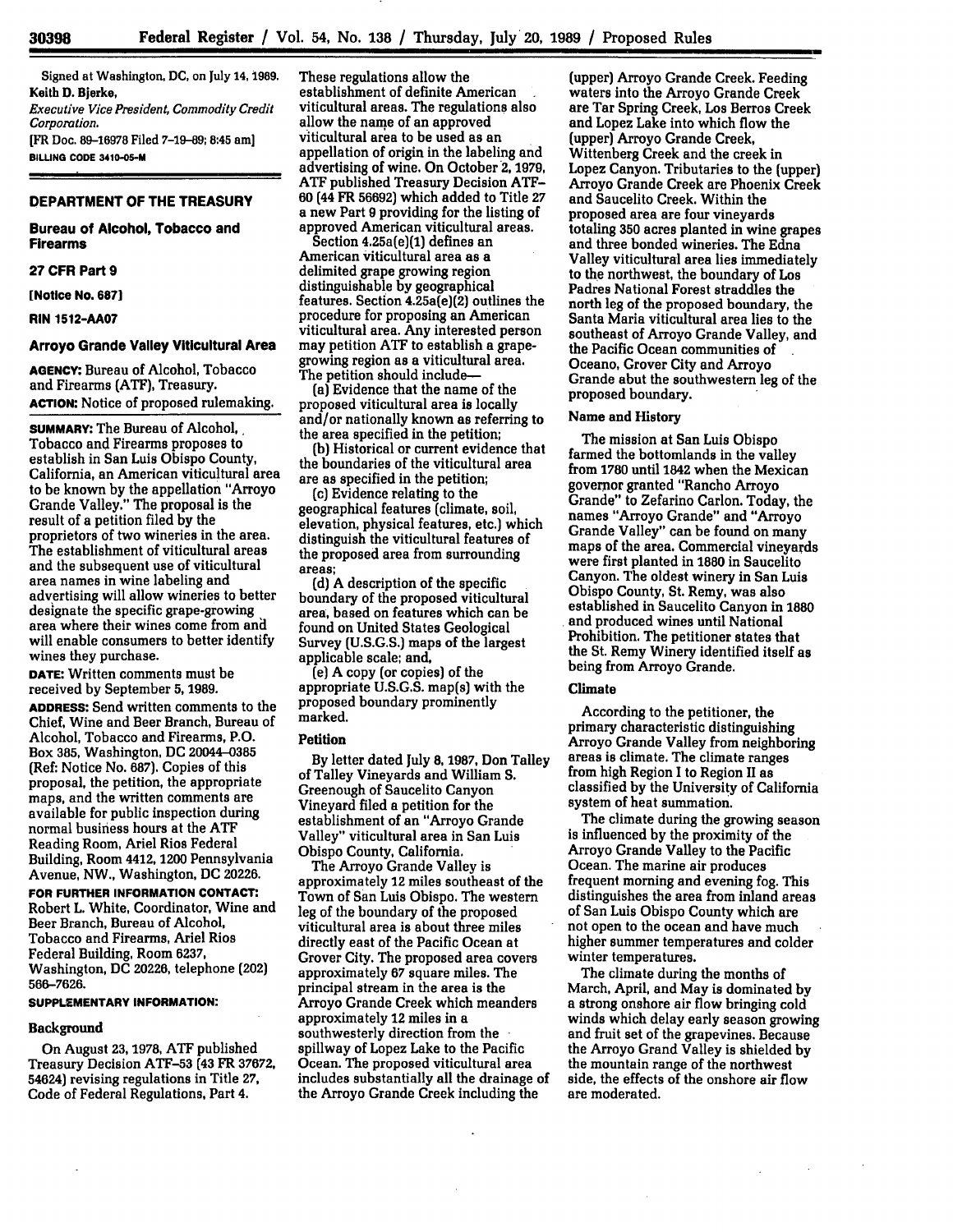The valley experiences a, long dry moderate summer season **and** a mild winter season. The average rainfall, is **20** inches with about **80** percent of the rain falling between Decemher and March.

The valley floor ranges from sea level to 400 feet above sea level. The proposed viticultural area. takes in higher elevations from **300** to. **1000** feet in elevation. Present grape plantings are. low on hills near the valley floor. During the summer growing season, the sun shines more than **90** percent of the day. Temperatures: of **100** degrees F occur nearly every year. Average maximum readings for July are in the 90's and range from about **92** degrees F at higher elevations **bn 98** degrees F at lower elevations with occasional highs. ranging from **110** degrees F to **115** degrees F.

The climate of the area is characterized by cool summer night temperatures, often dropping to **30** degrees below daytime highs.

The Arroyo Grande Valley, as a whole, is slightly warmer than the Santa Maria Valley viticultural area to the south, and somewhat cooler than the Edna Valley and Paso **Robles** viticultural areas to **the** north, as determind by the average total number of degree days during, the growing season;

The Arroyo Grande Valley usually gets more precipitation each year **than,** the Santa Maria Valley to, the south or the Paso Robles area to the north. Edna Valley, to the immediate northwest. usually gets just slightly lass. precipitation than Arroyo Grande Valley.

The Arroyo Grande Valley is oriented. on a northeast-southwest axis whereas both Edna Valley and' Santa Maria Valley are oriented on a northwestsoutheast axis. This northeastsouthwest orientation for Arroyo Grande Valley results in.prevailing southwesterly winds in the valley.

## Farm **Advisor** Statement

Mr. John H. Foott, Farm Advisor, Cooperative Extension, University of California, San Luis Obispo County, states that Arroyo, Grande Valley **is** definiely a. valley with a climate and terrain different from the Paso Robles and Edna Valley appellations. Arroyo Grande Valley'has, a southwest orientation to the coast, which gives it some protection from northwest winds. **Fog** *in* the summer keeps the valley coot and would designate it as a Region L. according to Mr. Foott. The fog usually burns back in the late morning hours, which gives a gentle warming in the afternoon-ideal for good wine grape quality. Mr. Foott feels that these are. the items that distinguish the Arroyo

Grande Valley from the other areas of the county.

### Statement from Professor Fountain,

Mr. H. Paul Fountain, Professor of Viticulture, Crop Science Department, California Polytechnic State University, states that Arroyo Grande Valley has many climatic characteristics similar to the Edna Valley. The area is much different from most of the grape growing areas of San Luis Obispo County, particularly the northern parts of the' county including Paso Robles and Shandon. The greatest difference between Arroyo Grande and the Paso Robles/Shandon area is temperature. Paso Robles is, much warmer in the summer and colder in the winter. The difference is not only the high and low temperatures during the growing season, but the length of time each day that the maximum temperatures occur.

Mr. Fountain goes on to state that the Arroyo Grande area is west of the Santa Lucia Mountain range and experiences the moderating coastal influences. Early morning fogs (many times up until 9:00 to 10:00 AM) and afternoon coastal onshore breezes during the growing season keep this area. much cooler and the maximum temperatures of shorter duration than the grape **growing** areas east of the Santa Lucia Mountain range. Mr. Fountain believes that the Arroyo Grande Valley should' have its, own viticultural area because its climate is sufficiently different from the other grape growing areas of San Luis Obispo County.,

#### Soils

Soils, within the. proposed. Arroyo, Grande Valley viticultural, area are shallow and moderately, deep, moderately sloping to extremely steep, and well drained. Some soils on the. valley floor are very deep, nearly level to moderately sloping, somewhat poorly drained and well drained silty clay loam and sandy clay loam soils.

#### Proposed Boundary-

The boundary of the proposed Arroyo Grand Valley viticultural area may be found on four United States Geological Survey maps with a scale of 1:24,000. The boundary. is described in; proposed **§** 9.129.

#### Executive Order **129**

It has been determined that this. proposed regulation.is! not a "major rule" within the meaning, **of** Executive Order 12291 of February 17, 1981, because. it will, not have: an annual, effect on the economy of \$a00,, million **at** more; it will not result in a major increase in costs or prices for consumers, individual

industries, Federal, State, or local government agencies, or geographic regions;, and it will not have significant adverse effects on competition, employment, investment, productivity, innovation, or **on.** the ability **of** United States-based enterprises to compete with foreign-based enterprises in domestic or export markets.

## Regulatory Flexibility Act

The provisions of the Regulatory Flexibility Act relating to an initial and final regulatory flexibility **analysis (5 U.S.C. 603** and 604) are not applicable to this proposal because the notice of proposed rulemaking, if promulgated as a final rule, wilt not have **a** significamt economic impact on a substantial number of small entities. The proposal will not impose, or otherwise cause, **a** significant increase in reporting, recordkeeping, or other compliance burdens on a substantial number of small entities. The proposal is not expected to have significant secondary, or incidental effects on a substantial number of small entities.

Accordingly, it is hereby certified under the provisions of Section **3** of the Regulatory Flexibility Act (5 U.S.C. § **604(b))** that this notice of proposed rulemaking, if promulgated as a final rule, will not have a significant economic impact on a substantial number of small entities.

## **Paperwork Reduction Act**

The provisions of the Paperwork Reduction Act of 1980, Pub. L **96-51. 44** U.S.C. Chapter **35,** and its implementing regulations, **5** CFR Part **1320,** do not apply to this notice of proposed rulemaking because no requirement to, collect information is proposed.

## Public Participation

**ATF** requests comments from all interested parties. Comments Received on or before the closing date will be carefully considered. Comments received after that date wilt be given the same comsideration if it is practical **to** do so, but assurance of consideration cannot be given except as to comments received on or before the. closing date.

**ATF** will not recognize any comment as confidential. Comments may be disclosed to the public, Any material which a commenter considers **to** be confidential or inappropriate for disclosure to the public **should** not be included in the comment. The name of the person submitting, a comment is not exempt from disclosure. During the comment period, any person may request an opportunity to present oral testimony at a public hearing. However,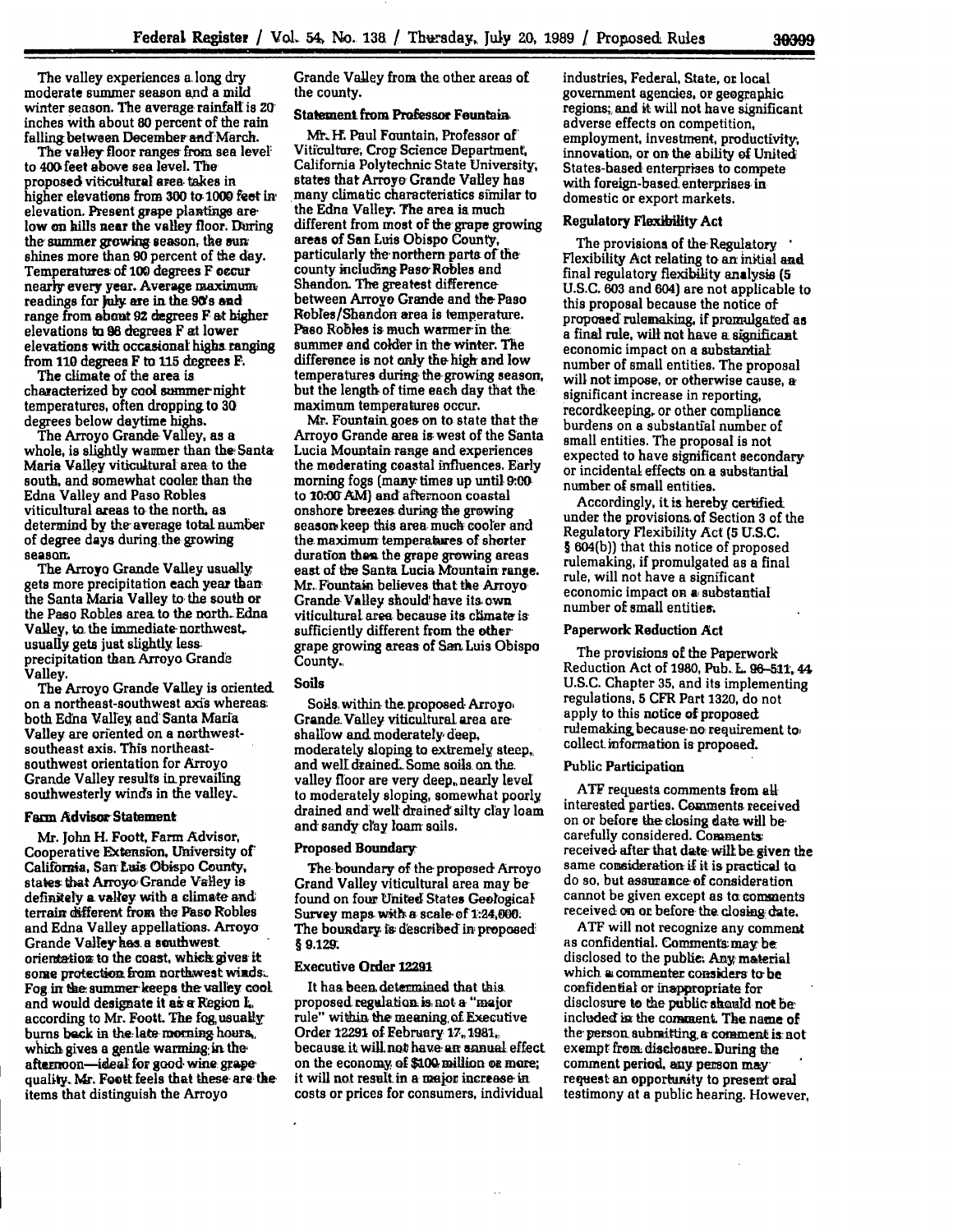the Director reserves the right to determine, in light **of** all circumstances, whether a public hearing will be held.

# Drafting Information

The principal author of this document is Robert L. White, Wine and Beer Branch, Bureau of Alcohol, Tobacco and Firearms.

# List of Subjects in **27** CFR Part **9**

Administrative practices and procedures, Consumer protection, Viticultural areas, and Wine.

#### Issuance

Title **27,** Code of Federal Regulations, Part **9,** American Viticultural Areas is amended as follows:

# **PART 9-AMERICAN VITICULTURAL AREAS**

Par. **1.** The authority citation for Part **9** continues to read as follows:

Authority: **27 U.S.C. 205.**

Par. 2. The Table of Sections in Subpart C is amended to add the title of § 9.129 to read as follows:

## **Subpart C-Approved American Viticultural Areas**

Sec.  $\star$ 

§ 9.129-Arroyo Grande Valley.

Par. **3.** Subpart **C** is amended **by** adding § **9.129** to read as follows:

## **Subpart C-Approved American Viticultural Areas**

## **§ 9.129 Arroyo Grande Valley.**

(a) *Name.* The name of the viticultural area described in this section is "Arroyo Grande Valley."

**(b)** *Approved maps.* The appropriate maps for determining the boundary of Arroyo Grande Valley viticultural area are four **U.S.G.S.** topographical maps of the 1:24,000 scale:

(1) "Arroyo Grande, **NE,** California", edition of **1965,** photorevised **1978.**

(2) "Tar Spring Ridge, California", edition of 1967.

**(3)** "Nipomo, California", edition of **1965.**

(4) "Oceano, California", edition of **1965,** photorevised 1979.

*(c) Boundary.* The Arroyo Grande Valley viticultural area is located in San Luis Obispo County in the State of California. The boundary is as follows:

**(1)** Beginning on the "Arroyo Grande" map at the point of intersection of State Route **227** and Corbit Canyon Road in Arroyo Grande Township, the boundary proceeds approximately **0.1** mile, in a northwesterly direction, along the roadway of State Route **227** to the point where State Route **227** intersects with Printz Road in Poorman Canyon in the Santa Manuela land grant;

(2) Then northwesterly, approximately **1.5** miles, along Printz Road to its intersection with Noyes Road in the Santa Manuela land grant;

**(3)** Then northerly, approximately **1.5** miles, along Noyes road to its intersection with State Route **227** (at vertical control station "BM 452") in the Santa Manuela land grant;

(4) Then in a northeasterly direction in a straight line approximately 1.4 miles to the intersection of Corbit Canyon Road with an unnamed, unimproved road at Verde in the Santa Manuela land grant;

**(5)** Then approximately **1.9** miles in a generally northeasterly direction, along the meanders of said unimproved road to its easternmost point, prior to the road turning back in a northwesterly direction to its eventual intersection with Biddle Ranch Road;

**(6)** Then in a northwesterly direction approximately **1.13** miles in a straight line to the summit of an unnamed peak identified as having an elevation of **626** feet in the Santa Manuela land grant;

**(7)** Then easterly, approximately 0.46 miles in a straight line, to the summit of an unnamed peak identified as having an elevation of **635** feet, in the Santa Manuela land grant;

**(8)** Then east northeasterly, approximately **0.27** mile in a straight line, to the summit of an unnamed peak identified as having an elevation of **799** feet, in the Santa Manuela land grant;

**(9)** Then easterly, approximately **0.78** mile in a straight line, to the summit of an unnamed peak identified as having an elevation of **952** feet, in the Santa Manuela land grant;

**(10)** Then easterly, approximately **0.7** mile in a straight line, to the summit of an unnamed peak identified as having an elevation of **1,188** feet, in the southwest corner of section 29, T. **31 S.,** R. 14 **E.;**

**(11)** Then east southeasterly, approximately **0.9** mile in a straight line, to the point at which Upper Arroyo Grande Road crosses the spillway of Lopez Dam in section **32,** T. **31 S.,** R. 14 **E.** (see "Tar Spring Ridge" map);

(12) Then, in a generally easterly direction, approximately 3.64 miles along Upper Arroyo Grande Road (under construction) to the point where the broken red line for the proposed location of said road diverges in a northerly direction from the light duty

roadbed of said road in the Arroyo Grande land grant (north of section **35,** T. **31 S.,** R. 14 **E.);**

**(13)** Then, in a generally northerly direction, approximately **2.5** miles, along the broken red line for the proposed location of Upper Arroyo Grande Road to its point of intersection with an unnamed unimproved road (this intersection being 1.2 miles northwest of Ranchita Ranch) in the Arroyo Grande land grant;

(14) From the point of intersection of the proposed location of Upper Arroyo Grande Road and the unnamed unimproved road, the boundary proceeds in a straight line, east northeasterly, approximately **1.8** miles, to the summit of an unnamed peak identified as having an elevation of **1,182** feet, in the northwest comer of section **19,** T. **31 S.,** R. **15 E.;**

**(15)** Then southeasterly, approximately **1.8** miles in a straight line, to the summit of an unnamed peak identified as having an elevation of 1,022 feet, in the northeast comer of section **29,** T. **31 S.,** R. **15 E.;**

(16) Then west southwesterly, approximately 0.84 mile in a straight line, to the summit of an unnamed peak identified as having an elevation of **1,310** feet, in the northeast comer of section **30,** T. **31 S.,** R. 15 **E.;**

(17) Then south southeasterly, approximately 1.46 miles in a straight line, to the summit of an unnamed peak identified as having an elevation of **1,261** feet, in section **32,** T. **31 S.,** R. **15 E.;**

**(18)** Then southeasterly, approximately **0.7** mile in a straight line, to the summit of an unnamed peak identified as having an elevation of 1,436 feet, in the northwest comer of section 4, T. **32 S.,** R. 15 **E.;**

**(19)** Then southwesterly, approximately **1.07** miles in a straight line, to the summit of an unnamed peak identified as having an elevation of **1,308** feet, in the Huasna land grant;

(20) Then west northwesterly, approximately **1.50** miles in a straight line, to the summit of an unnamed peak identified as having an elevation of **1,070** feet, along the east border of section **1,** T. 32 **S.,** R. 14 **E.;**

(21) Then south southeasterly, approximately 1.38 miles in a straight line, to the summit of an unnamed peak identified as having an elevation of 1,251 feet, in the Huasna land grant;

(22) Then southwesterly, approximately 0.95 mile in a straight line, to the summit of an unnamed peak identified as having an elevation of 1,458 feet, in the Santa Manuela land grant;